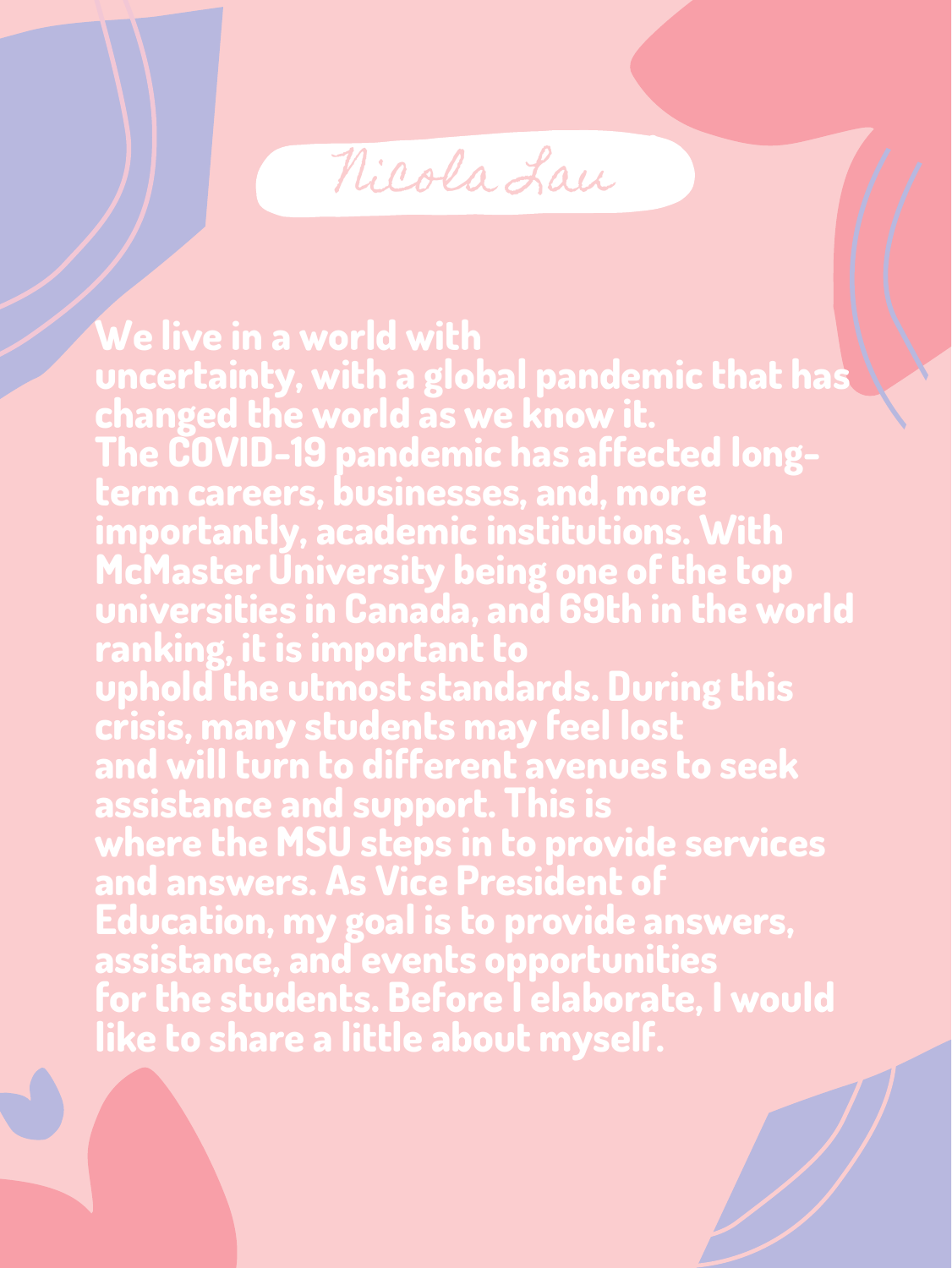**I am a fourth-year student in social science; I am majoring in Aging & Society and hoping to receive a minor in religious studies. Before attending university, I attended college, where I graduated with honours in Travel and Tourism. During my time in college, I was a part of the student union, where I rose from an event coordinator to the president. I was involved with many college events and was also a strong advocate for the students. During my last year, I also led my team and me in a student-led protest during the college strike. Connecting with the other colleges, we had more than 2000 students and quickly gained the media 's attention. College resumed not long after, and students were amazed at me, my team, and the organization. Following my college career, I decided to transfer to McMaster, where I decided to put my full attention to my education. Although I have no direct connection to the MSU, I worked briefly at the student centre at LA Piazza. With my experience and being a student myself, I am excited to step in this role to work with the other members to optimize the students 'experience. To assist student better, here are some platform highlights:**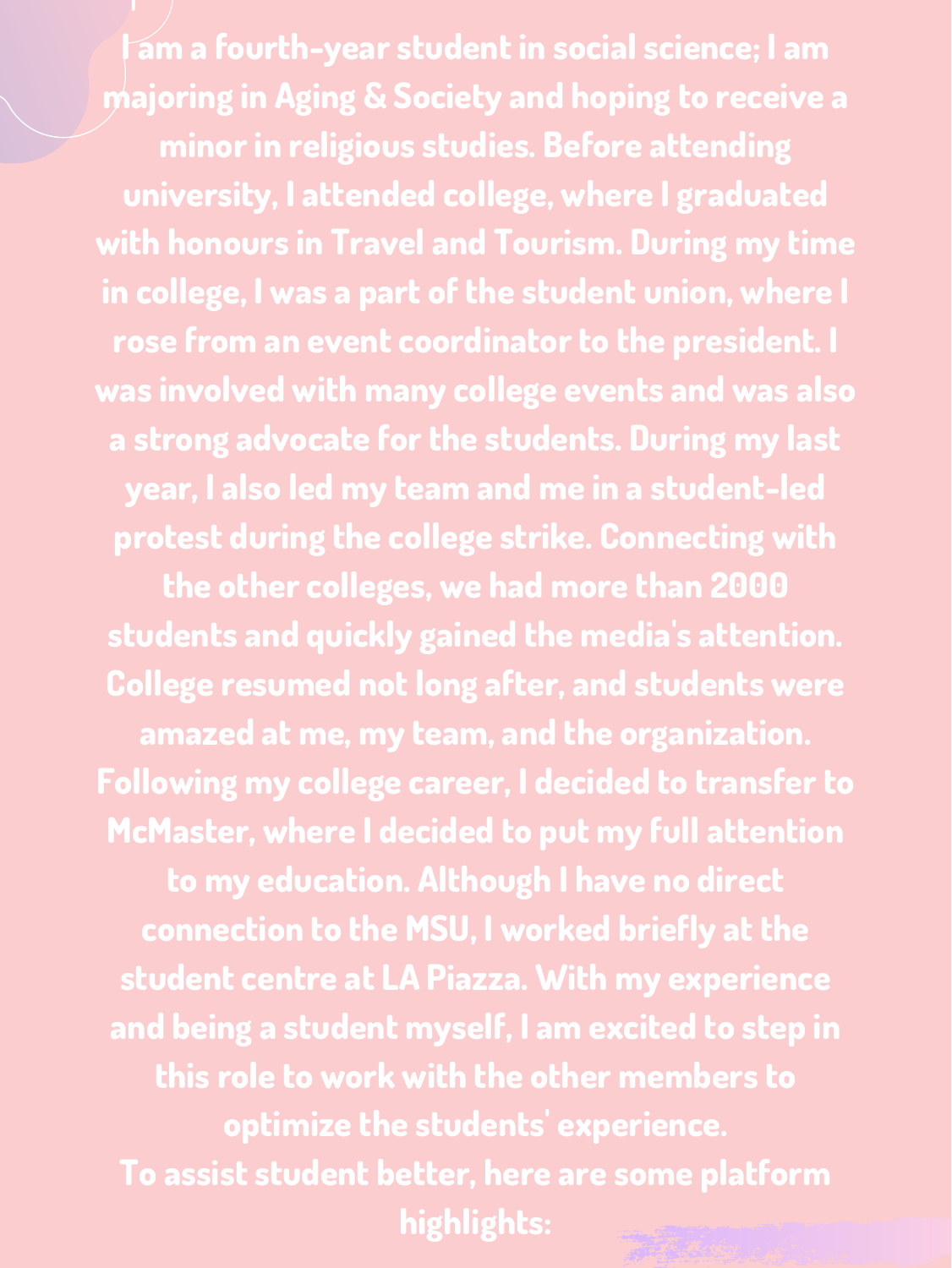## **Academic Success:**

**Online tools for organization, & note-taking – Stronger communication – More accountability with Staff & Services – Time Management & Practical Skill Courses – Virtual Guest Speakers – Financial assistance Work Integrated Learning: LinkedIn Workshops – Job opportunities for students and Alumni - Service training programs opportunities – Volunteering opportunities Housing, Transit and Food Security: Live Chat Services – Discounts or assistance in essential items – Donation opportunities – Connection to government sectors Student Health and convenience: Live Chat Services – Email and Phone transparency – Referring to professionals – Connection to wellness centre, financial aid, and Student Accessibility services**